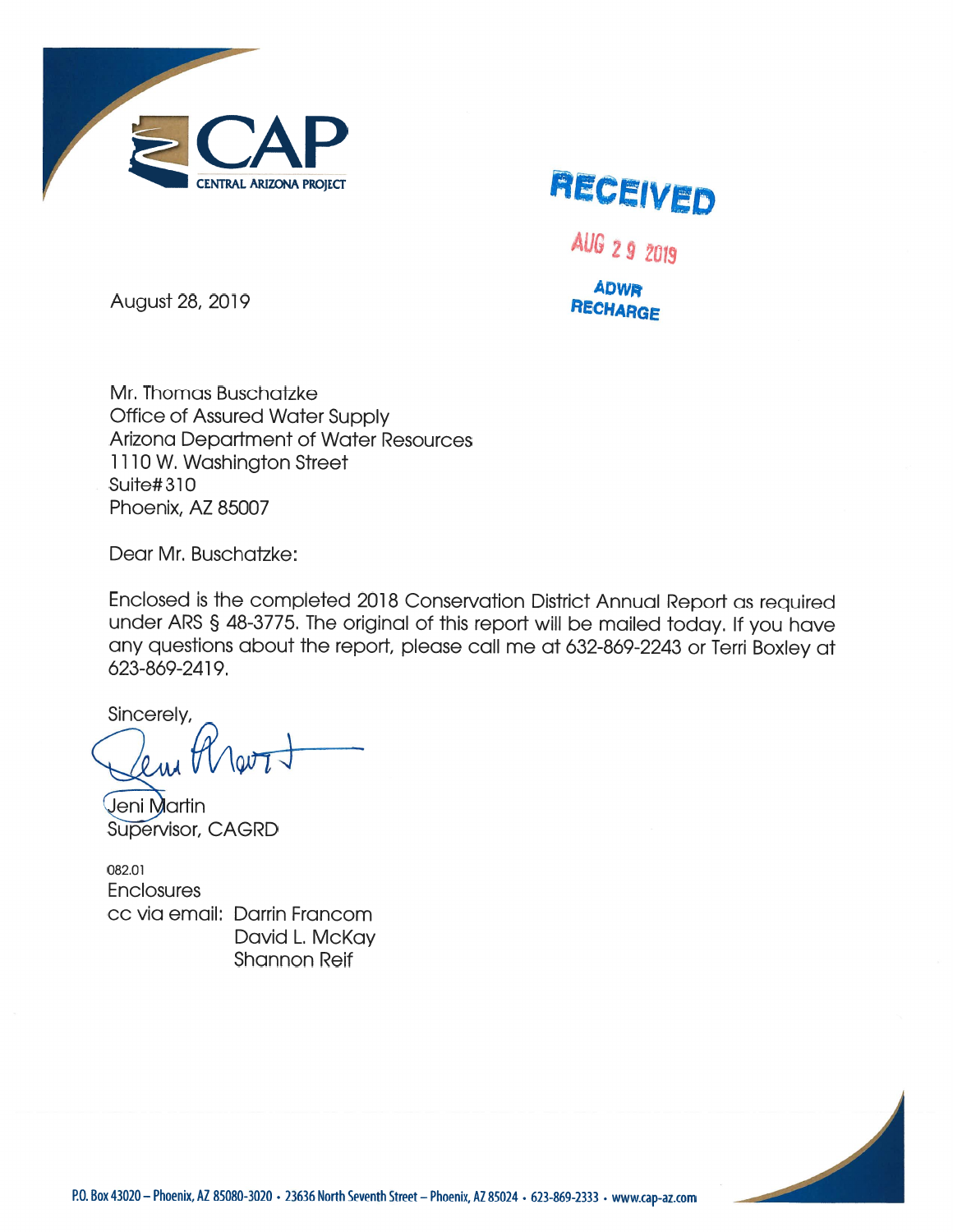# **ARIZONA DEPARTMENT OF WATER RESOURCES 2018 CONSERVATION DISTRICT ANNUAL REPORT - PHOENIX AMA (Part 1 of 3)**

## **CENTRAL ARIZONA GROUNDWATER REPLENISHMENT DISTRICT**

P.O. Box 43020, Phoenix, Arizona 85080-3020

### **A. WATER STORED AND ACCOUNTS CREDITED – Units: AF**

| Total<br>Amount<br>Stored in<br>Phoenix<br>AMA in<br>2018 | Storage<br>Project<br>Where<br><b>Credits Were</b><br>Earned | Total<br>Credits<br>Accrued in<br>2018 | Amount<br>Credited to<br>CAWCD Long-<br><b>Term Storage</b><br>Account (70-<br>441120) | Amount<br>Credited to<br>CAGRD Long-<br><b>Term Storage</b><br>Sub-Account<br>$(70 -$<br>441120.0001) | <b>Amount Credited</b><br>to CAGRD<br>Replenishment<br>Reserve Sub-<br>Account (70-<br>441120.0002) | <b>Amount Credited</b><br>to CAGRD<br>Conservation<br><b>District Account</b><br>$(75-441120)$ | Year of<br>Obligation<br>Covered | <b>Notes</b>                       |
|-----------------------------------------------------------|--------------------------------------------------------------|----------------------------------------|----------------------------------------------------------------------------------------|-------------------------------------------------------------------------------------------------------|-----------------------------------------------------------------------------------------------------|------------------------------------------------------------------------------------------------|----------------------------------|------------------------------------|
| 4,343                                                     | 73-569775<br>(AFRP-<br>Managed)                              | 4,327.07                               | $\mathbf{u}$                                                                           | $\overline{a}$                                                                                        |                                                                                                     | 4,327.07                                                                                       | 2018                             |                                    |
| 1,497                                                     | 73-569776<br>(AFRP-<br>Const.)                               | 1,490.19                               | $\overline{\phantom{m}}$                                                               | $\overline{\phantom{a}}$                                                                              |                                                                                                     | 1,490.19                                                                                       | 2018                             |                                    |
| 2,657                                                     | 73-584466<br>(HMRP)                                          | 2,641.86                               | $\sim$                                                                                 | --                                                                                                    |                                                                                                     | 2,641.86                                                                                       | 2018                             |                                    |
| 3,700                                                     | 73-534550<br>(QCID-GSF)                                      | 3,700.00                               | $\overline{\phantom{a}}$                                                               | $\overline{\phantom{a}}$                                                                              | --                                                                                                  | 3,700.00                                                                                       | 2018                             |                                    |
| 1,345.36                                                  | 73-224000.02<br>(LARF)                                       | 1,316.36                               | $\overline{\phantom{m}}$                                                               | 1,316.36                                                                                              | $\overline{\phantom{a}}$                                                                            | --                                                                                             | $\overline{\phantom{a}}$         |                                    |
| 13,000                                                    | 73-534439<br>(Tonopah ID)                                    | 12,897.92                              | $\sim$                                                                                 | $\overline{\phantom{a}}$                                                                              |                                                                                                     | 12,897.92                                                                                      | 2017                             |                                    |
| 9,188                                                     | 73-534888<br>(NMIDD)                                         | 9,188.00                               | --                                                                                     | --                                                                                                    |                                                                                                     | 9,188.00                                                                                       | 2018                             |                                    |
| 1,000                                                     | 73-558246<br>(Maricopa<br>Water<br>District)                 | 980.00                                 | $\sim$                                                                                 |                                                                                                       |                                                                                                     | 980.00                                                                                         | 2017<br>2018                     | $2017 - 736.02$<br>$2018 - 243.98$ |
| 4,016                                                     | 73-207702<br>(SMRP)                                          | 4,000.14                               |                                                                                        |                                                                                                       |                                                                                                     | 4,000.14                                                                                       | 2017                             |                                    |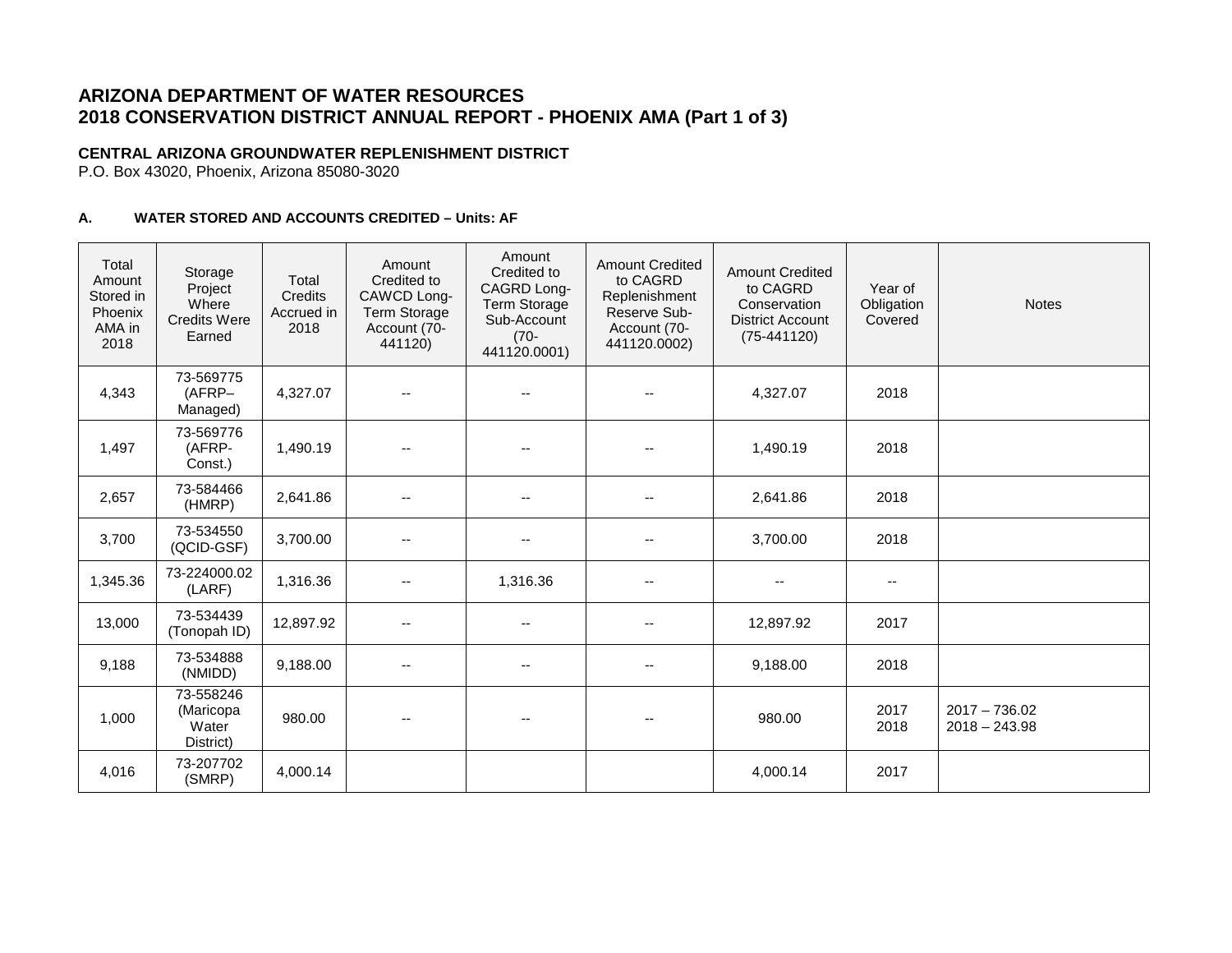# **ARIZONA DEPARTMENT OF WATER RESOURCES 2018 CONSERVATION DISTRICT ANNUAL REPORT - PHOENIX AMA (Part 1 of 3)**

### **CENTRAL ARIZONA GROUNDWATER REPLENISHMENT DISTRICT**

P.O. Box 43020, Phoenix, Arizona 85080-3020

### **B. CREDIT TRANSFERS AMONG ACCOUNTS – Units: AF**

| Account<br>Number | Description of<br>Account from<br>Which Credits were<br>Transferred in 2018 | Storage Permit<br>Where<br>Transferred<br><b>Credits Were</b><br>Accrued | <b>Amount Transferred</b><br>to CAWCD Long-<br><b>Term Storage</b><br>Account (70-<br>441120) | <b>Amount Transferred</b><br>to CAGRD Long-<br>Term Storage Sub-<br>Account (70-<br>441120.0001) | <b>Amount Transferred</b><br>to CAGRD<br>Replenishment<br>Reserve Sub-Account<br>(70-441120.0002) | Amount transferred to<br><b>CAGRD Conservation</b><br>District Account (75-<br>441120) | Year of<br>Obligation<br>Covered |
|-------------------|-----------------------------------------------------------------------------|--------------------------------------------------------------------------|-----------------------------------------------------------------------------------------------|--------------------------------------------------------------------------------------------------|---------------------------------------------------------------------------------------------------|----------------------------------------------------------------------------------------|----------------------------------|
| 70-441131         | Scottsdale                                                                  | 73-560649.00                                                             |                                                                                               | 1,669.43                                                                                         |                                                                                                   |                                                                                        |                                  |
| 70-441139         | <b>Liberty Utilities</b>                                                    | 73-572386.02                                                             |                                                                                               | 4,298.16                                                                                         |                                                                                                   |                                                                                        |                                  |
| 70-441250         | Town of Florence                                                            | 73-534439.05                                                             |                                                                                               | 1,885.00                                                                                         |                                                                                                   | $\overline{\phantom{a}}$                                                               | $\overline{\phantom{a}}$         |
| 70-441249         | <b>Greenstone Water</b><br>Credits                                          | 73-578112.02                                                             |                                                                                               | 14,311.00                                                                                        |                                                                                                   |                                                                                        | $\qquad \qquad -$                |
| 70-441178         | Del Webb Corp                                                               | 73-558246.07                                                             |                                                                                               |                                                                                                  |                                                                                                   |                                                                                        |                                  |
| 70-441178         | Del Webb Corp                                                               | 73-569776.09                                                             |                                                                                               |                                                                                                  |                                                                                                   |                                                                                        |                                  |
| 70-441178         | Del Webb Corp                                                               | 73-584466.08                                                             |                                                                                               |                                                                                                  |                                                                                                   |                                                                                        |                                  |
| 70-441196         | Superstition Mtn<br><b>CFD</b>                                              | 73-584469.00                                                             |                                                                                               | 401.79                                                                                           | $\overline{\phantom{a}}$                                                                          | $\overline{\phantom{a}}$                                                               | $\overline{\phantom{m}}$         |
| 70-441222         | Mojave Ventures,<br><b>LLC</b>                                              | 73-216387.02                                                             |                                                                                               |                                                                                                  | $-$                                                                                               |                                                                                        | $-$                              |
| 70-441120         | CAWCD                                                                       | 73-534888.01                                                             |                                                                                               |                                                                                                  |                                                                                                   |                                                                                        |                                  |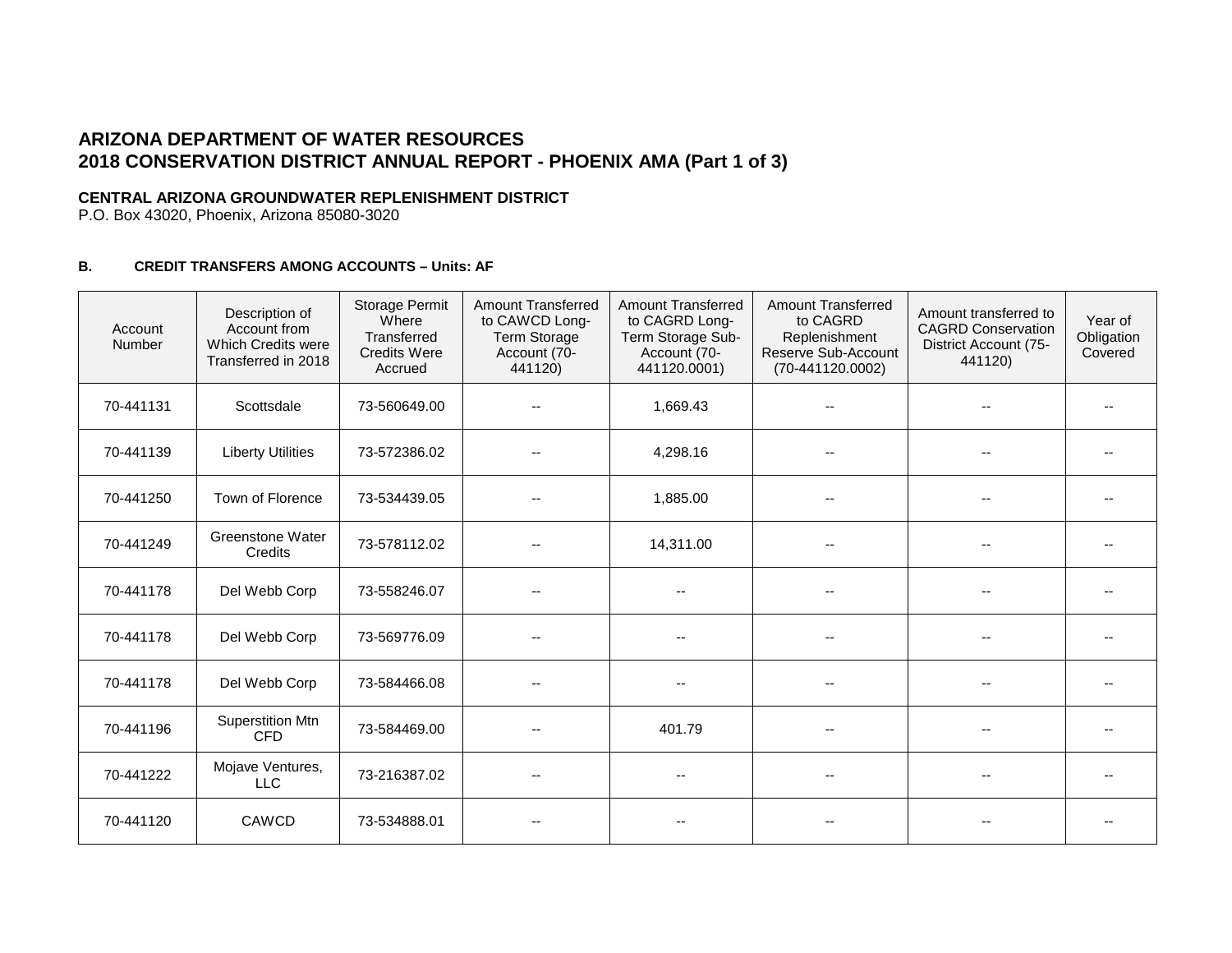# **ARIZONA DEPARTMENT OF WATER RESOURCES 2018 CONSERVATION DISTRICT ANNUAL REPORT - PHOENIX AMA (Part 1 of 3)**

## **CENTRAL ARIZONA GROUNDWATER REPLENISHMENT DISTRICT**

P.O. Box 43020, Phoenix, Arizona 85080-3020

### **C. ACCOUNT BALANCES – Units: AF**

| <b>Account Number</b> | Description                                        | Beginning<br>Balance | Credits Accrued by<br>Storage in 2018 | <b>Credits Transferred</b><br>In During 2018 | <b>Credits Transferred</b><br>Out During 2018 | Ending<br><b>Balance</b> |
|-----------------------|----------------------------------------------------|----------------------|---------------------------------------|----------------------------------------------|-----------------------------------------------|--------------------------|
| 70-441120.0001        | CAGRD Long-Term Storage Sub-Account                | 203.233.30           | 1.316.36                              | 22.565.38                                    | $- -$                                         | 227.115.04               |
| 70-441120.0002        | <b>CAGRD Replenishment Reserve Sub-</b><br>Account | 179.737.82           |                                       |                                              | $\overline{\phantom{m}}$                      | 179.737.82               |

#### **D. GROUNDWATER REPLENISHMENT OBLIGATIONS – Units: AF**

| Category                             | Year                            | Total Amount (AF)      | Amount Fulfilled to Date<br>(AF)        | Year Fulfilled                          | Amount<br>Remaining to be<br>Fulfilled (AF) | Final Year to<br>Fulfill |
|--------------------------------------|---------------------------------|------------------------|-----------------------------------------|-----------------------------------------|---------------------------------------------|--------------------------|
|                                      | 2018                            | 21,591.10<br>25,803.75 |                                         | $2018 - 21,591.10$                      | 4,212.65                                    | 2021                     |
|                                      | 2017<br>*26,641.59<br>26,641.59 |                        | $2017 - 9,007.51$<br>$2018 - 17,634.08$ | 0                                       | 2020                                        |                          |
| Groundwater Replenishment Obligation | 2016                            | 27,894.46              | 27,894.46                               | $2016 - 4,883.60$<br>$2017 - 23,010.86$ | 0                                           | 2019                     |
|                                      | 2015                            | 27,435.50              | 27,435.50                               | $2016 - 27,435.50$                      | 0                                           | 2018                     |

\*Reflects a decrease in obligation of 4.35 af from that reported by EPCOR and 14.82 af from that reported by Town of Queen Creek. Total decrease of 19.17 af.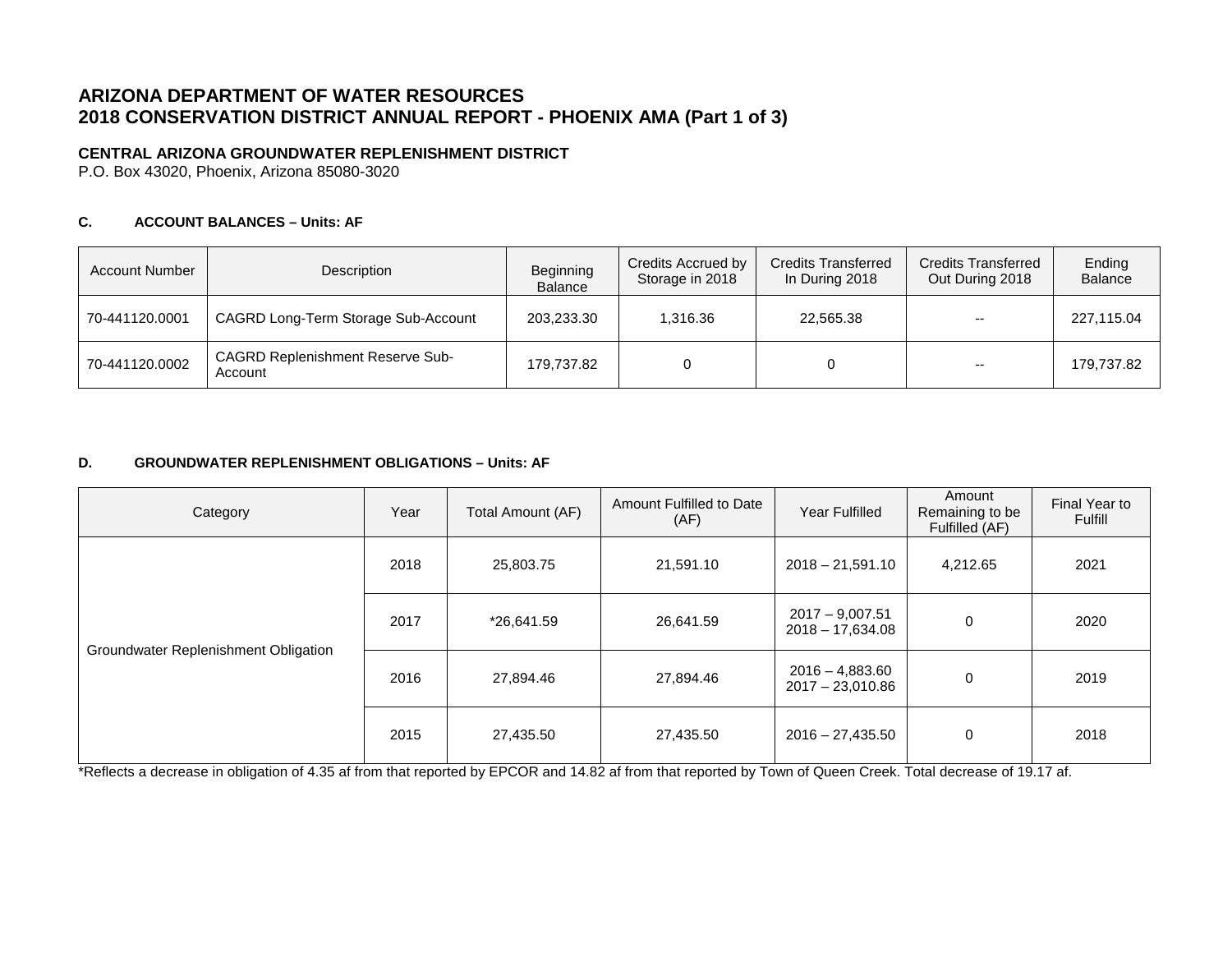#### **E. CONTRACT REPLENISHMENT OBLIGATIONS – Units: AF**

| Category               | Year | Member for Which<br>Obligation was<br>Incurred | Total<br>Amount | Amount<br>Fulfilled to<br>Date | Year<br>Fulfilled | Amount<br>Remaining to<br>be Fulfilled | <b>Notes</b>                                                                                                                                                                 |
|------------------------|------|------------------------------------------------|-----------------|--------------------------------|-------------------|----------------------------------------|------------------------------------------------------------------------------------------------------------------------------------------------------------------------------|
| Contract Replenishment | 2018 | Scottsdale                                     | 1.260           |                                | $- -$             | .260                                   | See attached Annual Schedule, Deliveries are<br>being made during 2019.                                                                                                      |
| Obligation             | 2017 | Scottsdale                                     | 1.066           | 1.066                          | 2018              |                                        | Reflects attached Revised Annual Schedule.<br>This obligation was met through direct<br>deliveries to Scottsdale in-lieu of replenishment<br>(per ARS 48-3772.B.11) in 2018. |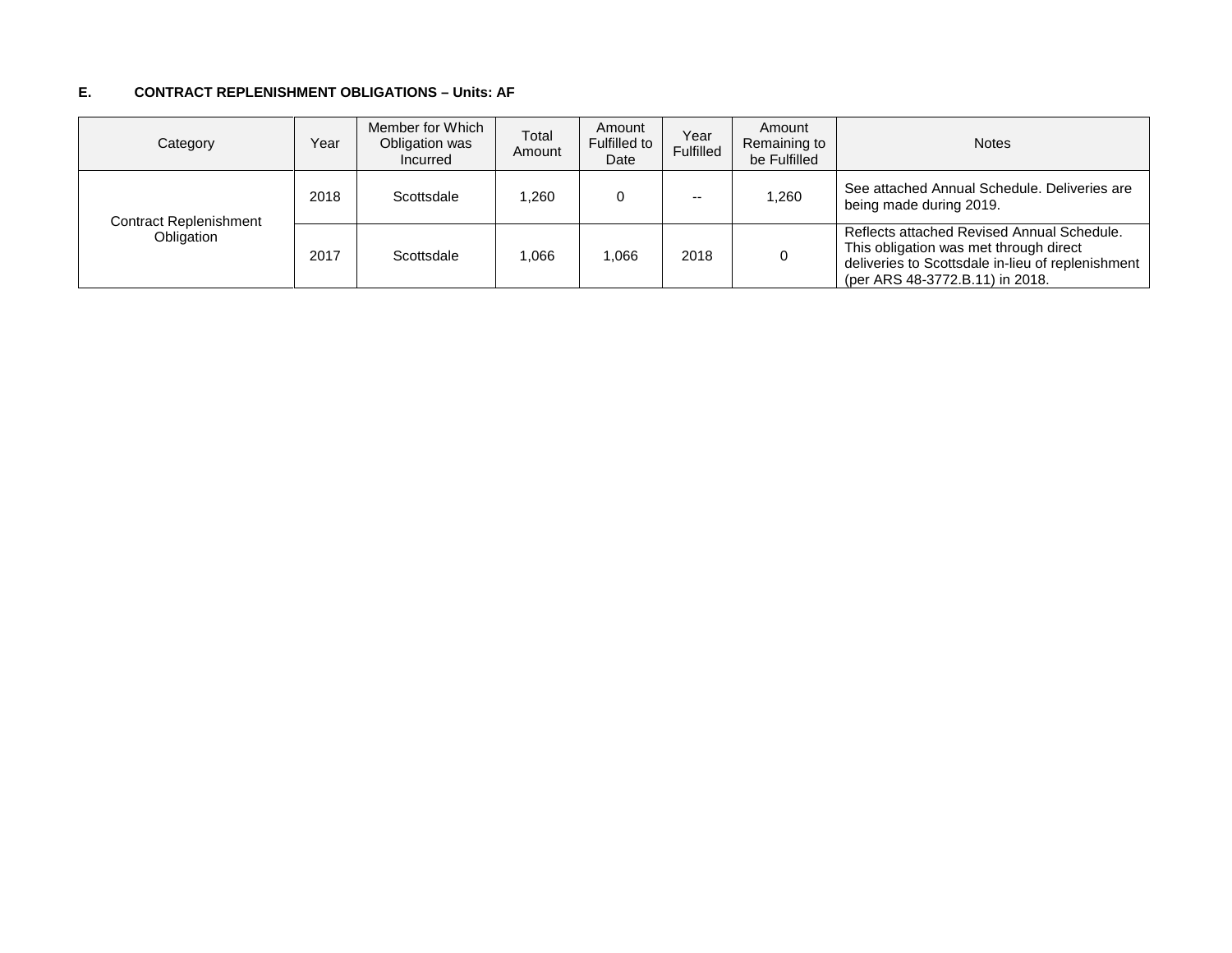| <b>REPLENISHMENT WATER</b><br><b>DELIVERIES FOR: 2018</b> | CITY OF SCOTTSDALE ACTUAL DELIVERY SCHEDULE<br>2018 |            |            |            |            |            |            |            |            |            |            |                 |              |
|-----------------------------------------------------------|-----------------------------------------------------|------------|------------|------------|------------|------------|------------|------------|------------|------------|------------|-----------------|--------------|
|                                                           | <b>JAN</b>                                          | <b>FEB</b> | <b>MAR</b> | <b>APR</b> | <b>MAY</b> | <b>JUN</b> | <b>JUL</b> | <b>AUG</b> | <b>SEP</b> | <b>OCT</b> | <b>NOV</b> | <b>DEC</b>      | <b>TOTAL</b> |
| (1) UNDERGROUND STORAGE                                   |                                                     |            |            |            |            |            |            |            |            |            |            |                 |              |
| (2) DIRECT DELIVERY                                       | 35                                                  | 25         | 69         | 121        | 131        | 132        | 161        | 156        | 154        | 16         | 53         | 13 <sub>1</sub> | 1,066        |
| <b>TOTAL REQUESTED</b>                                    | 35                                                  | 25         | 69         | 121        | 131        | 132        | 161        | 156        | 154        | 16         | 53         | 13              | 1,066        |

**(1) This is the amount of Replenishment Water requested to be delivered by CAWCD to the Municipal Provider's Turnout during each month of 2017 under the Water Availability Status Contract for underground storage at Contract Replenishment Facilities.**

**(2) This is the amount of Replenishment Water requested to be delivered by CAWCD to the Municipal's Provider's Turnout during each month of 2017 under the Water Availability Status Contract for direct delivery to customers served by wells located within the Replenishment Area.**

> Phoenix, AZ 85080-3020 email: lgrignano@cap-az.com fax: 623-869-2667 CAGRD P.O. Box 43020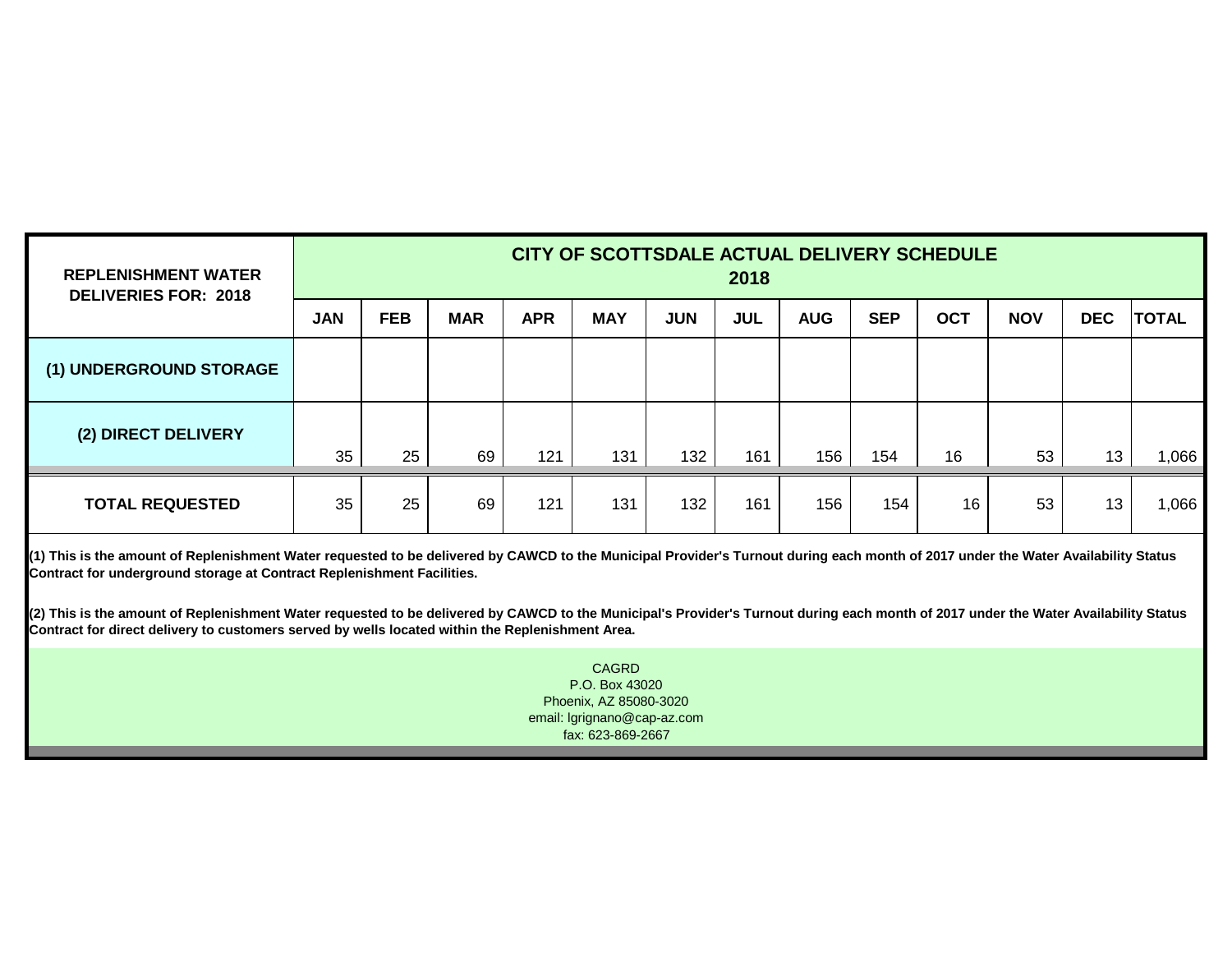## **CITY OF SCOTTSDALE ANNUAL DELIVERY SCHEDULE REQUEST 2019**

| <b>REPLENISHMENT WATER</b><br><b>DELIVERIES FOR: 2019</b> | <b>REQUESTED DELIVERIES (AF)</b> |            |            |            |            |            |            |            |            |            |            |            |              |
|-----------------------------------------------------------|----------------------------------|------------|------------|------------|------------|------------|------------|------------|------------|------------|------------|------------|--------------|
|                                                           | <b>JAN</b>                       | <b>FEB</b> | <b>MAR</b> | <b>APR</b> | <b>MAY</b> | <b>JUN</b> | <b>JUL</b> | <b>AUG</b> | <b>SEP</b> | <b>OCT</b> | <b>NOV</b> | <b>DEC</b> | <b>TOTAL</b> |
| (1) UNDERGROUND STORAGE                                   |                                  |            |            |            |            |            |            |            |            |            |            |            |              |
| (2) DIRECT DELIVERY                                       | 24                               | 21         | 78         | 110        | 144        | 206        | 200        | 152        | 140        | 118        | 44         | 23         | 1,260        |
| <b>TOTAL REQUESTED</b>                                    | 24                               | 21         | 78         | 110        | 144        | 206        | 200        | 152        | 140        | 118        | 44         | 23         | 1,260        |

**(1) This is the amount of Replenishment Water requested to be delivered by CAWCD to the Municipal Provider's Turnout during each month of 2018 under the Water Availability Status Contract for underground storage at Contract Replenishment Facilities.**

**(2) This is the amount of Replenishment Water requested to be delivered by CAWCD to the Municipal's Provider's Turnout during each month of 2018 under the Water Availability Status Contract for direct delivery to customers served by wells located within the Replenishment Area.**

> CAGRD P.O. Box 43020Phoenix, AZ 85080-3020 email: drule@cap-az.com fax: 623-869-2674\* PLEASE COMPLETE AND RETURN TO: CENTRAL ARIZONA GROUNDWATER REPLENISHMENT DISTRICT BY OCTOBER 1, 2018.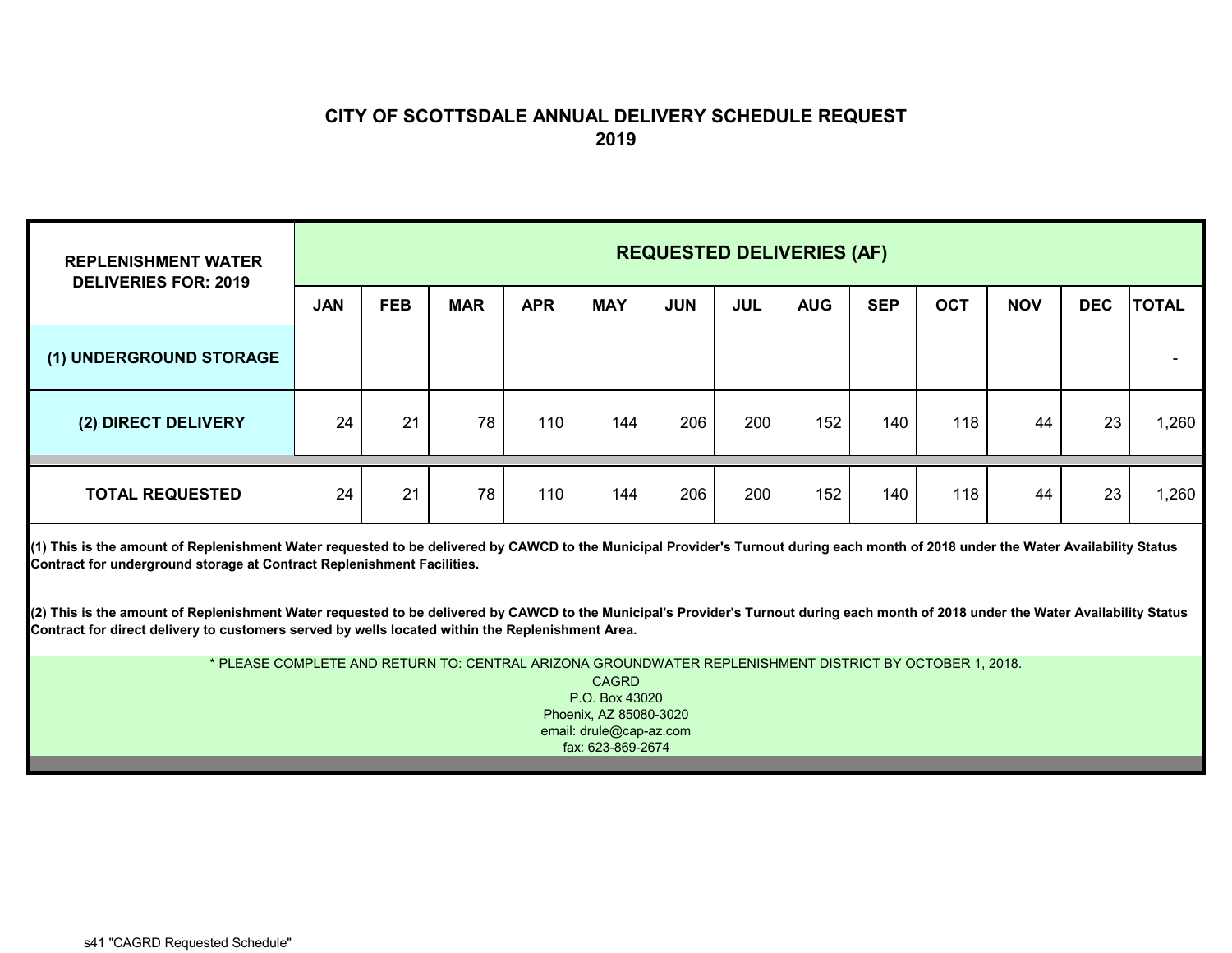# **ARIZONA DEPARTMENT OF WATER RESOURCES 2018 CONSERVATION DISTRICT ANNUAL REPORT - TUCSON AMA (Part 2 of 3)**

### **CENTRAL ARIZONA GROUNDWATER REPLENISHMENT DISTRICT**

P.O. Box 43020, Phoenix, Arizona 85080-3020

#### **A. WATER STORED AND ACCOUNTS CREDITED – Units: AF**

| Total<br>Amount<br>Stored in<br><b>Tucson AMA</b><br>in 2018 | Storage<br>Project Where<br><b>Credits Were</b><br>Earned | Total<br>Credits<br>Accrued<br>in 2018 | Amount Credited to<br>CAWCD Long-<br><b>Term Storage</b><br>Account (70-<br>411120) | Amount Credited to<br>CAGRD Long-<br>Term Storage Sub-<br>Account (70-<br>411120.0001) | Amount Credited to<br><b>CAGRD</b><br>Replenishment<br>Reserve Sub-<br>Account (70-<br>411120.0002) | <b>Amount Credited</b><br>to CAGRD<br>Conservation<br><b>District Account</b><br>$(75-411120)$ | Year of<br>Obligation<br>Covered | <b>Notes</b>                         |
|--------------------------------------------------------------|-----------------------------------------------------------|----------------------------------------|-------------------------------------------------------------------------------------|----------------------------------------------------------------------------------------|-----------------------------------------------------------------------------------------------------|------------------------------------------------------------------------------------------------|----------------------------------|--------------------------------------|
| 190                                                          | 73-561366<br>(LSCRP)                                      | 189.32                                 |                                                                                     |                                                                                        |                                                                                                     | 189.32                                                                                         | 2017                             |                                      |
|                                                              | 73-558092.02<br>(Kai Farms)                               | --                                     |                                                                                     | --                                                                                     |                                                                                                     |                                                                                                |                                  |                                      |
| 2,350                                                        | 73-577501<br>$(PMR - )$<br>Fullscale)                     | 2,335.99                               |                                                                                     |                                                                                        |                                                                                                     | 2,335.99                                                                                       | 2016<br>2017                     | $2016 - 474.64$<br>$2017 - 1,861.35$ |

#### **B. CREDIT TRANSFERS AMONG ACCOUNTS – Units: AF**

| <b>Account Number</b> | Description of<br>Account from Which<br>Credits were<br>Transferred in 2018 | Storage<br>Permit Where<br>Transferred<br><b>Credits Were</b><br>Accrued | Amount<br>Transferred to<br>CAWCD Long-<br><b>Term Storage</b><br>Account (70-<br>411120) | <b>Amount Transferred</b><br>to CAGRD Long-<br>Term Storage Sub-<br>Account (70-<br>411120.0001) | <b>Amount Transferred</b><br>to CAGRD<br>Replenishment<br>Reserve Sub-<br>Account (70-<br>411120.0002) | Amount transferred<br>to CAGRD<br>Conservation<br><b>District Account</b><br>$(75-411120)$ | Year of<br>Obligation<br>Covered |
|-----------------------|-----------------------------------------------------------------------------|--------------------------------------------------------------------------|-------------------------------------------------------------------------------------------|--------------------------------------------------------------------------------------------------|--------------------------------------------------------------------------------------------------------|--------------------------------------------------------------------------------------------|----------------------------------|
| 70-411120.0000        | <b>CAWCD</b>                                                                | $73-$<br>561366.0000                                                     |                                                                                           |                                                                                                  |                                                                                                        |                                                                                            |                                  |
| 70-411530.0000        | Greenstone Water<br>Credits                                                 | $73-$<br>538100.0101                                                     |                                                                                           | 159.00                                                                                           |                                                                                                        | --                                                                                         |                                  |
| 70-411530.0000        | Greenstone Water<br>Credits                                                 | $73-$<br>558092.0301                                                     |                                                                                           | 3,885.00                                                                                         |                                                                                                        | --                                                                                         | $-$                              |
| 70-411130.0000        | <b>MDWID</b>                                                                | $73-$<br>591928.0200                                                     |                                                                                           | 250.00                                                                                           |                                                                                                        | --                                                                                         |                                  |
| 70-411170.0000        | Spanish Trail                                                               | $73-$<br>538100.0101                                                     |                                                                                           |                                                                                                  | 19.05                                                                                                  | 32.67                                                                                      | 2017                             |
| 70-411420.0000        | Mojave Ventures,<br>LLC                                                     | $73-$<br>538100.0101                                                     |                                                                                           | --                                                                                               |                                                                                                        |                                                                                            |                                  |
| 70-411111.0000        | City of Tucson                                                              | $73-$<br>591928,0000                                                     |                                                                                           | 5,000.00                                                                                         |                                                                                                        | --                                                                                         |                                  |
| 70-411220.0000        | Town of Marana                                                              | 73-<br>564896.0100                                                       |                                                                                           |                                                                                                  |                                                                                                        |                                                                                            |                                  |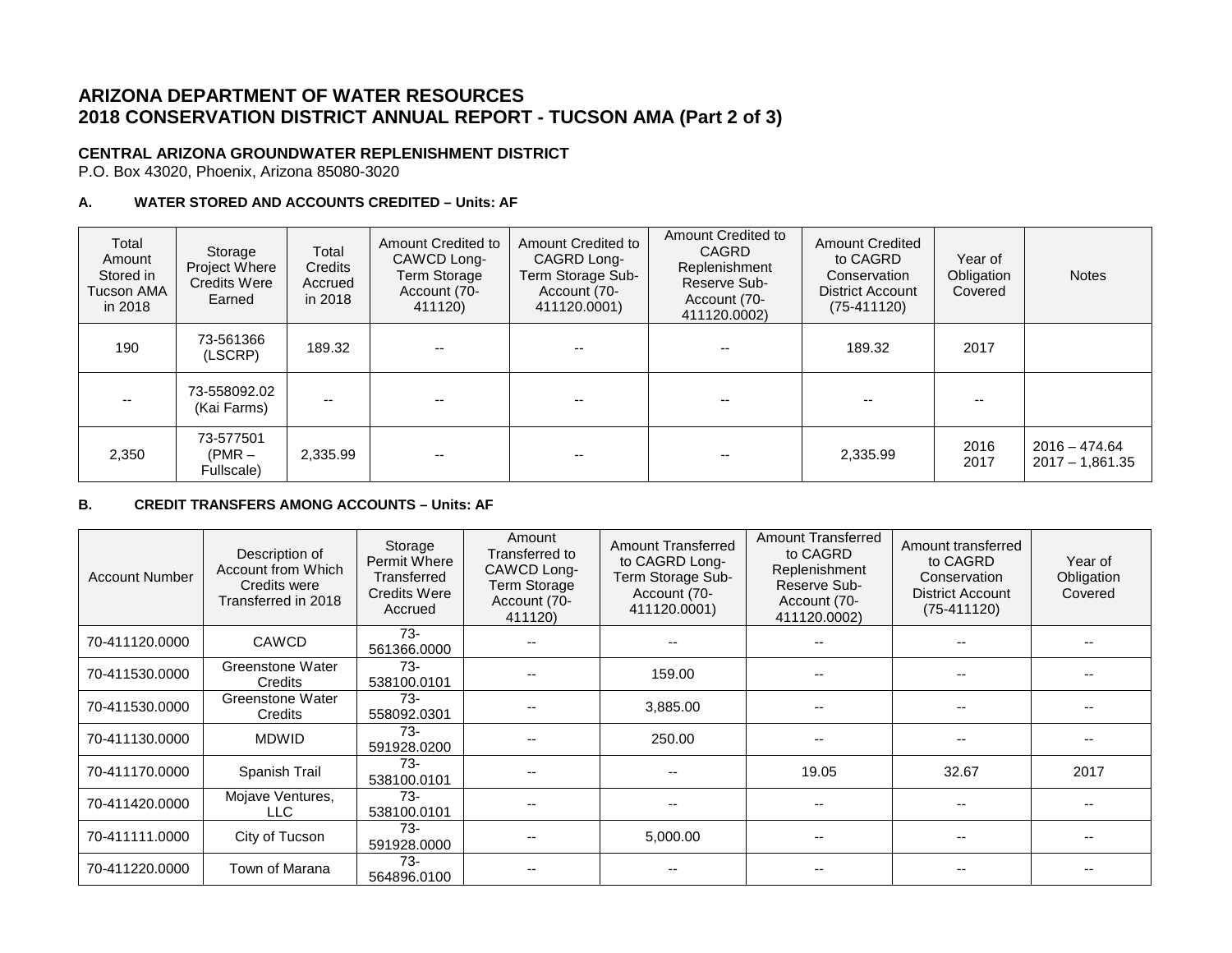# **ARIZONA DEPARTMENT OF WATER RESOURCES 2018 CONSERVATION DISTRICT ANNUAL REPORT - TUCSON AMA (Part 2 of 3)**

## **CENTRAL ARIZONA GROUNDWATER REPLENISHMENT DISTRICT**

P.O. Box 43020, Phoenix, Arizona 85080-3020

### **C. ACCOUNT BALANCES – Units: AF**

| <b>Account Number</b> | Description                                        | Beginning<br><b>Balance</b> | Credits Accrued<br>by Storage in 2018 | <b>Credits Transferred</b><br>In During 2018 | <b>Credits Transferred</b><br>Out During 2018 | Ending<br><b>Balance</b> |
|-----------------------|----------------------------------------------------|-----------------------------|---------------------------------------|----------------------------------------------|-----------------------------------------------|--------------------------|
| 70-411120.0001        | CAGRD Long-Term Storage Sub-Account                | 112,475.00                  |                                       | 9,294.00                                     |                                               | 121,769.00               |
| 70-411120.0002        | <b>CAGRD Replenishment Reserve Sub-</b><br>Account | 34,616.28                   |                                       | 19.05                                        |                                               | 34.635.33                |

#### **D. GROUNDWATER REPLENISHMENT OBLIGATIONS – Units: AF**

| Category                             | Year | Amount Fulfilled to Date<br>Total Amount (AF)<br>(AF) |          | Year Fulfilled                         | Amount<br>Remaining to be<br>Fulfilled (AF) | Final Year to<br>Fulfill |
|--------------------------------------|------|-------------------------------------------------------|----------|----------------------------------------|---------------------------------------------|--------------------------|
|                                      | 2018 | 2,570.98                                              | 0        | $\mathbf 0$                            | 2,570.98                                    | 2021                     |
|                                      | 2017 | 2,851.62<br>2,083.34                                  |          | $2018 - 2,083.34$                      | 768.28                                      | 2020                     |
| Groundwater Replenishment Obligation | 2016 | 2,539.93                                              | 2,539.93 | $2017 - 2,065.29$<br>$2018 - 474.64$   |                                             | 2019                     |
|                                      | 2015 | 2,469.28                                              | 2,469.28 | $2016 - 1,153.60$<br>$2017 - 1,315.68$ | 0                                           | 2018                     |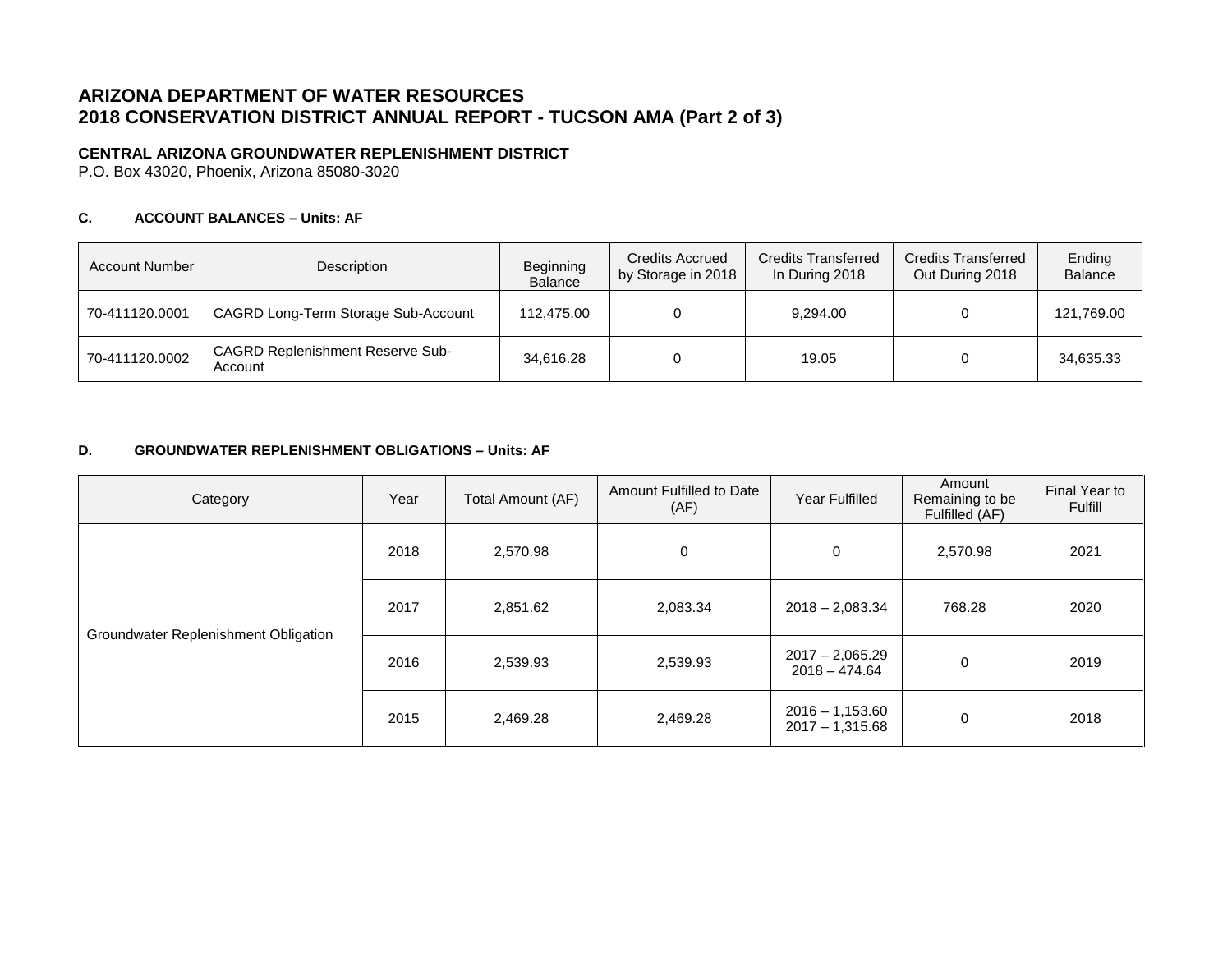# **ARIZONA DEPARTMENT OF WATER RESOURCES 2018 CONSERVATION DISTRICT ANNUAL REPORT - TUCSON AMA (Part 2 of 3)**

## **CENTRAL ARIZONA GROUNDWATER REPLENISHMENT DISTRICT**

P.O. Box 43020, Phoenix, Arizona 85080-3020

#### **E. CONTRACT REPLENISHMENT OBLIGATIONS – Units: AF**

| Category                      | Year | Member for Which<br>Obligation was<br>Incurred | Total<br>Amount | Amount<br>Fulfilled to<br>Date | Year<br>Fulfilled | Amount<br>Remaining to<br>be Fulfilled | <b>Notes</b> |
|-------------------------------|------|------------------------------------------------|-----------------|--------------------------------|-------------------|----------------------------------------|--------------|
| <b>Contract Replenishment</b> | 2018 | $- -$                                          | $- -$           | $-$                            | --                | --                                     |              |
| Obligation                    | 2017 | $- -$                                          | $- -$           | $- -$                          | --                | $- -$                                  |              |

### **F. CONTRACT REPLENISHMENT CREDIT ACCOUNTING – Units: AF**

| Member Service Area                                        | <b>Beginning Contract</b><br>Replenishment Account Balance | <b>Contract Replenishment Credits</b><br>Applied to Reduce the 2018<br>Service Area Replenishment<br>Obligation | <b>Ending Contract Replenishment Account</b><br><b>Balance</b> |  |
|------------------------------------------------------------|------------------------------------------------------------|-----------------------------------------------------------------------------------------------------------------|----------------------------------------------------------------|--|
| Metropolitan Domestic Water Improvement<br><b>District</b> | 551.73                                                     |                                                                                                                 | 551.73                                                         |  |
|                                                            |                                                            | $- -$                                                                                                           | --                                                             |  |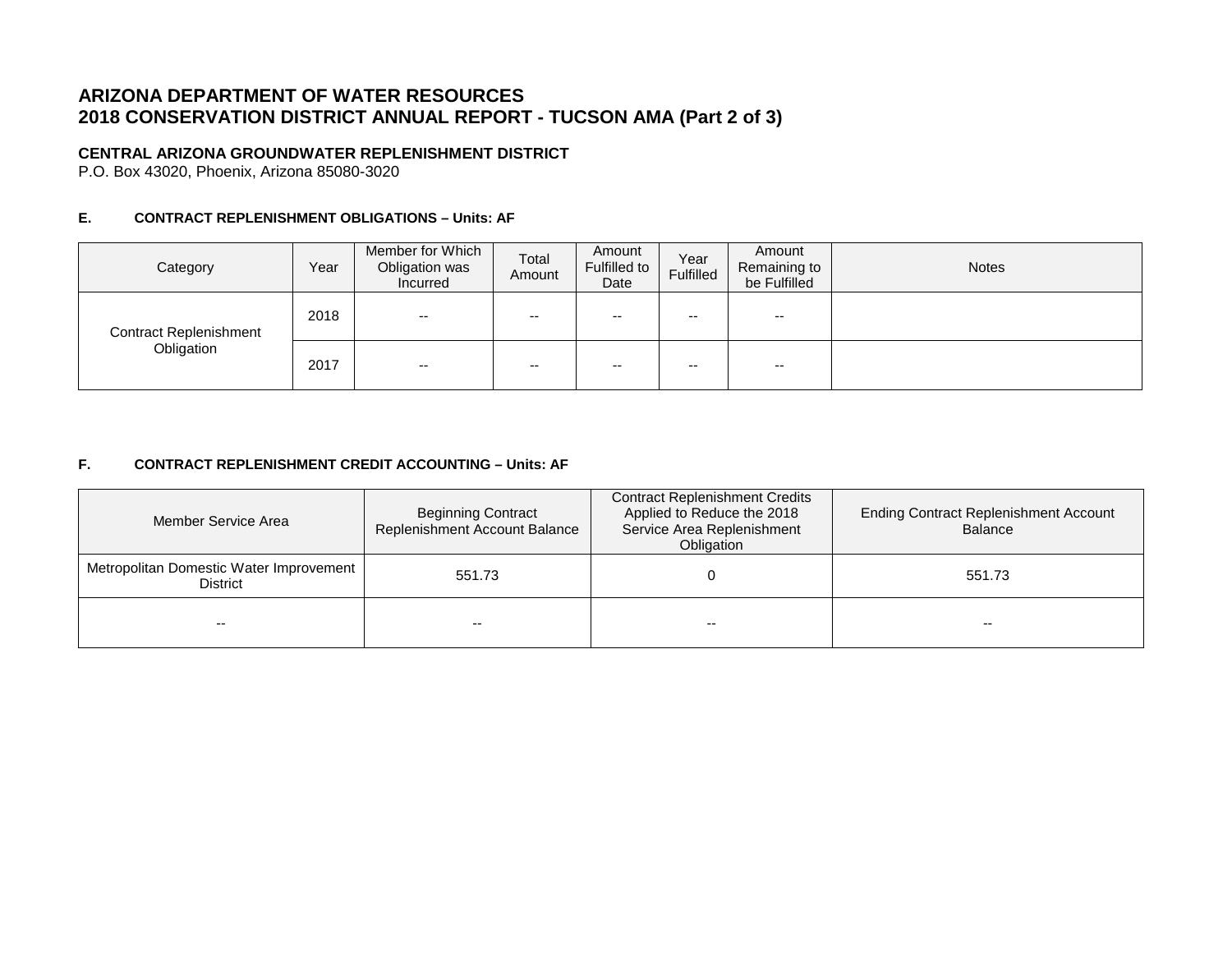# **ARIZONA DEPARTMENT OF WATER RESOURCES 2018 CONSERVATION DISTRICT ANNUAL REPORT - PINAL AMA (Part 3 of 3)**

### **CENTRAL ARIZONA GROUNDWATER REPLENISHMENT DISTRICT**

P.O. Box 43020, Phoenix, Arizona 85080-3020

### **A. WATER STORED AND ACCOUNTS CREDITED – Units: AF**

| Total<br>Amount<br>Stored in<br>Pinal<br>AMA in<br>2018 | Storage<br>Project<br>Where<br><b>Credits Were</b><br>Earned | Total<br>Credits<br>Accrued in<br>2018 | Amount<br>Credited to<br>CAWCD Long-<br><b>Term Storage</b><br>Account (70-<br>431120) | Amount<br>Credited to<br>CAGRD Long-<br>Term Storage<br>Sub-Account<br>(70-<br>431120.0001) | <b>Amount Credited</b><br>to CAGRD<br>Replenishment<br>Reserve Sub-<br>Account (70-<br>431120.0002) | <b>Amount Credited</b><br>to CAGRD<br>Conservation<br><b>District Account</b><br>$(75-431120)$ | Year of<br>Obligation<br>Covered | <b>Notes</b> |
|---------------------------------------------------------|--------------------------------------------------------------|----------------------------------------|----------------------------------------------------------------------------------------|---------------------------------------------------------------------------------------------|-----------------------------------------------------------------------------------------------------|------------------------------------------------------------------------------------------------|----------------------------------|--------------|
| $\mathbf 0$                                             | $73-$<br>531381.0300<br>(MSIDD)                              | $\mathbf 0$                            |                                                                                        |                                                                                             |                                                                                                     | --                                                                                             |                                  |              |
|                                                         |                                                              |                                        |                                                                                        |                                                                                             |                                                                                                     |                                                                                                |                                  |              |
|                                                         |                                                              |                                        |                                                                                        |                                                                                             |                                                                                                     |                                                                                                |                                  |              |

### **B. CREDIT TRANSFERS AMONG ACCOUNTS – Units: AF**

| Account<br><b>Number</b> | Description of<br>Account from<br>Which Credits were<br>Transferred in 2018 | Storage Permit<br>Where<br>Transferred<br><b>Credits Were</b><br>Accrued | Amount<br>Transferred to<br>CAWCD Long-<br><b>Term Storage</b><br>Account (70-<br>431120) | Amount<br>Transferred to<br>CAGRD Long-Term<br>Storage Sub-<br>Account (70-<br>431120.0001) | <b>Amount Transferred</b><br>to CAGRD<br>Replenishment<br>Reserve Sub-<br>Account (70-<br>431120.0002) | Amount transferred<br>to CAGRD<br><b>Conservation District</b><br>Account (75-<br>431120) | Year of<br>Obligation<br>Covered |
|--------------------------|-----------------------------------------------------------------------------|--------------------------------------------------------------------------|-------------------------------------------------------------------------------------------|---------------------------------------------------------------------------------------------|--------------------------------------------------------------------------------------------------------|-------------------------------------------------------------------------------------------|----------------------------------|
| 70-431120                | <b>CAWCD</b>                                                                | 73-531382.0001                                                           |                                                                                           |                                                                                             |                                                                                                        | $- -$                                                                                     |                                  |
| $70-$<br>431120.0001     | <b>CAGRD</b>                                                                | 73-531381.0300                                                           | --                                                                                        | --                                                                                          | --                                                                                                     | $- -$                                                                                     |                                  |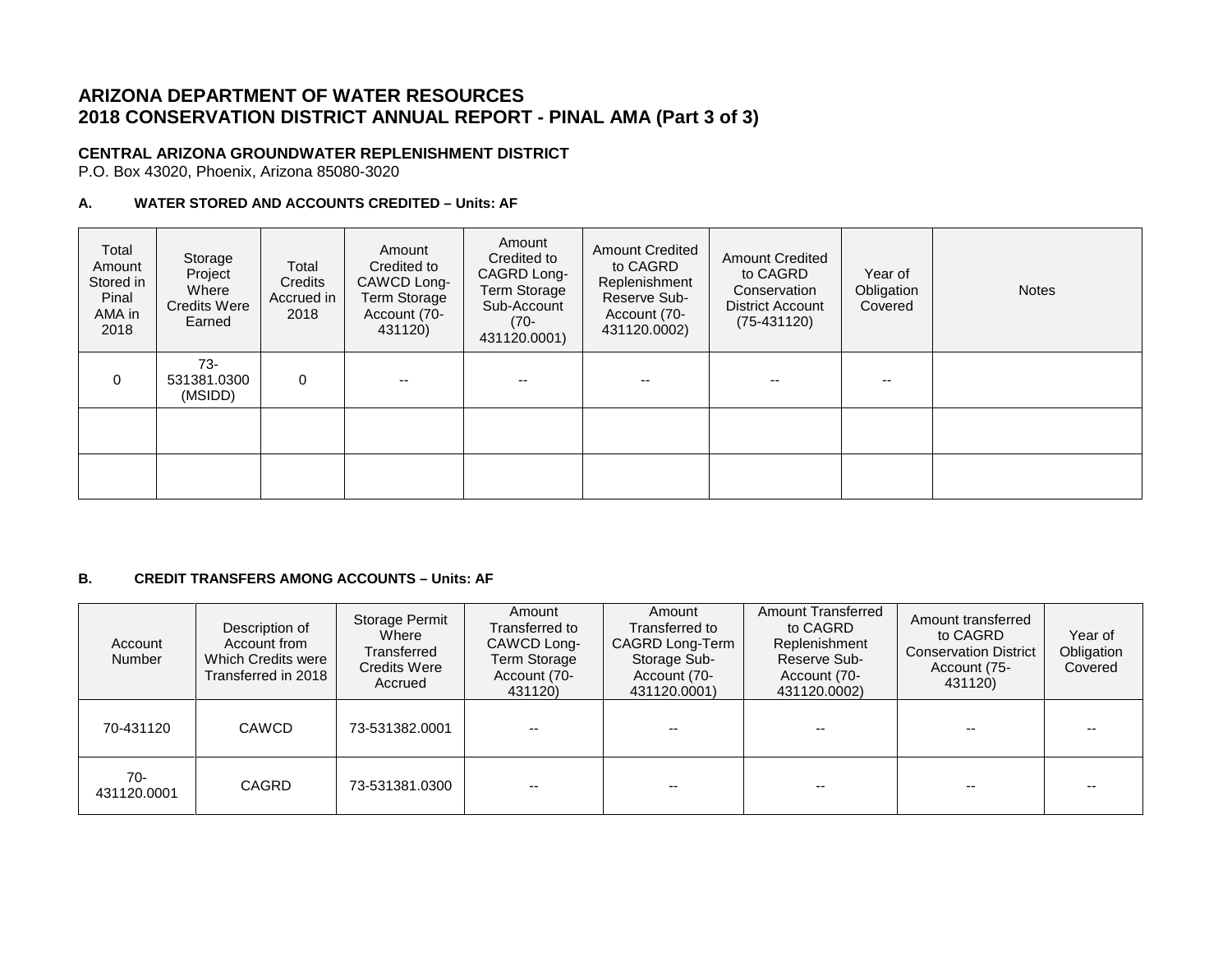# **ARIZONA DEPARTMENT OF WATER RESOURCES 2018 CONSERVATION DISTRICT ANNUAL REPORT - PINAL AMA (Part 3 of 3)**

## **CENTRAL ARIZONA GROUNDWATER REPLENISHMENT DISTRICT**

P.O. Box 43020, Phoenix, Arizona 85080-3020

### **C. ACCOUNT BALANCES – Units: AF**

| <b>Account Number</b> | Description                                        | Beginning<br>Balance | Credits Accrued by<br>Storage in 2018 | <b>Credits Transferred</b><br>In During 2018 | <b>Credits Transferred</b><br>Out During 2018 | Ending<br><b>Balance</b> |
|-----------------------|----------------------------------------------------|----------------------|---------------------------------------|----------------------------------------------|-----------------------------------------------|--------------------------|
| 70-431120.0001        | CAGRD Long-Term Storage Sub-Account                |                      | $-$                                   | $- -$                                        | $-$                                           |                          |
| 70-431120.0002        | <b>CAGRD Replenishment Reserve Sub-</b><br>Account | 4,289.00             | --                                    | --                                           | $- -$                                         | 4,289.00                 |

#### **D. GROUNDWATER AND CONTRACT REPLENISHMENT OBLIGATIONS – Units: AF**

| Category                                 | Year                                           | Total Amount (AF) | Amount Fulfilled to Date<br>(AF) | Year Fulfilled  | Amount<br>Remaining to be<br>Fulfilled (AF) | Final Year to<br>Fulfill |
|------------------------------------------|------------------------------------------------|-------------------|----------------------------------|-----------------|---------------------------------------------|--------------------------|
| Groundwater Replenishment Obligation     | 2018                                           | 551.91            | 0                                | $\mathbf 0$     | 551.91                                      | 2021                     |
|                                          | 2017                                           | 674.26            | 2.47                             | $2017 - 2.47$   | 671.79                                      | 2020                     |
|                                          | 2016                                           | 487.94            | 487.94                           | $2017 - 487.94$ | $\mathbf 0$                                 | 2019                     |
|                                          | 2015                                           | 396.53            | 396.53                           | $2017 - 396.53$ | 0                                           | 2018                     |
| <b>Contract Replenishment Obligation</b> | No Contract Replenishment to Date in Pinal AMA |                   |                                  |                 |                                             |                          |